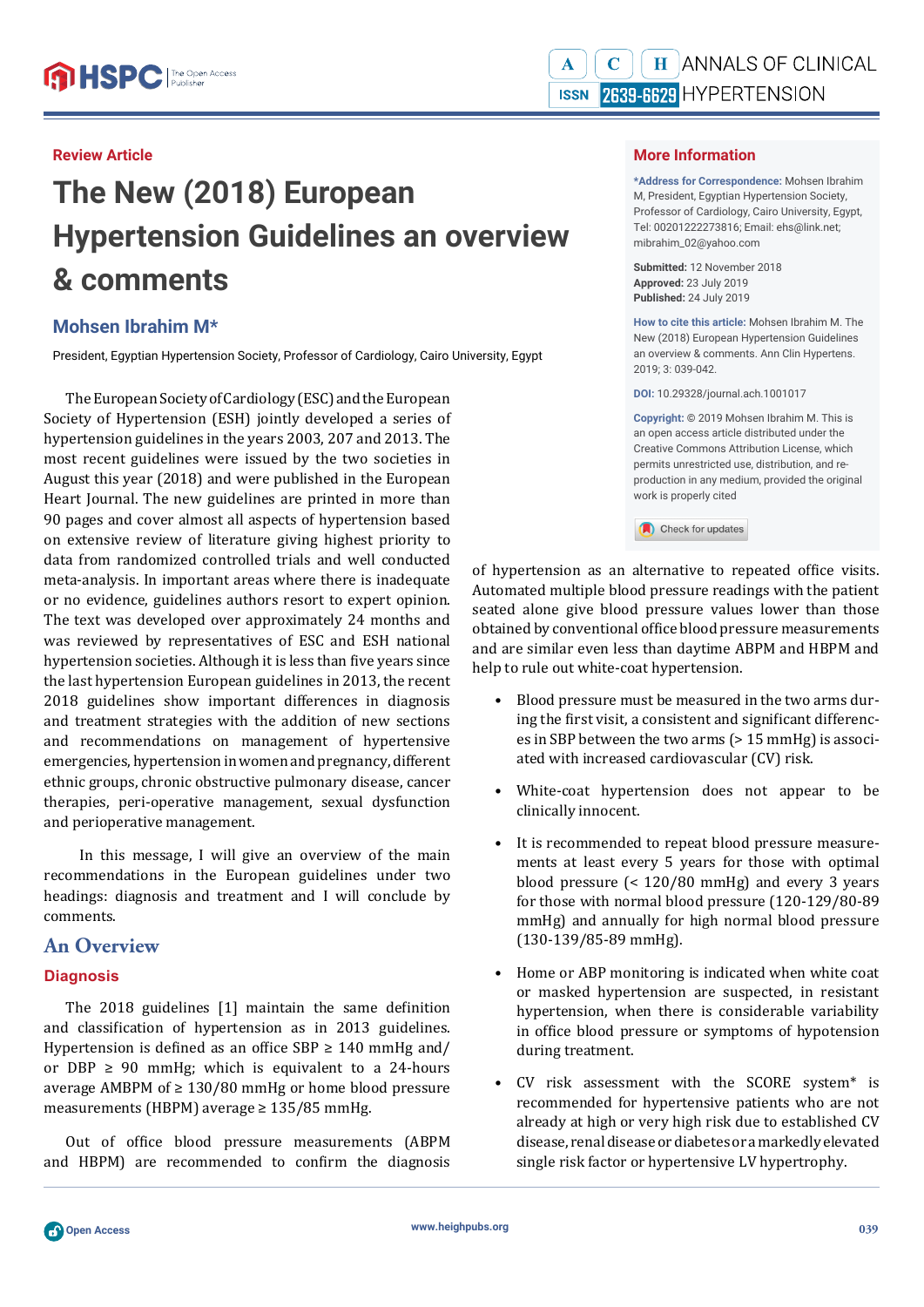

- Increased serum uric acid is independently associated with increased CV risk.
- Hypertension and cancer therapy: because of the pressor effect of widely used anticancer drugs, office blood pressure should be measured weekly during the initial part of the first cycle of therapy and at least every 2-3 weeks thereafter.
- SBP appears to be a better predictor of events than DBP after the age of 50 years.
- Albumin: creatinine ratio (ACR) measured from early morning spot urine sample should be documented in all hypertensive patients.

### **Treatment**

The new guidelines were less conservative in treatment thresholds in contrast to 2013 guidelines. The recommended blood pressure treatment target is blood pressure <140/90 mmHg in all patients and to 130/80 mmHg or lower in most patients if tolerated. In patients <65 years, it is recommended that SBP should be lowered to a blood pressure range of 120- 129 mmHg in most patients.

- A more aggressive approach regarding blood pressure lowering in elderly patients (> 65 years and over 80 years). SBP should be targeted to a blood pressure range of 130-139 mmHg which is lower than previous guidelines.
- DBP target < 80 mmHg should be considered for all hypertensive patients independent of the level of risk and co-morbidities.
- It is recommended to lower blood pressure to a range of 130-139 mmHg in patients with chronic kidney disease and to 130 mmHg and lower if tolerated.
- \*Score system estimates the 10-year risk of a ϐirst fatal atherosclerotic event, in relation to age, sex, smoking, total cholesterol level and SBP.
- Drug treatment for high normal blood pressure (130- 139/85-89 mmHg) when CV risk is very high due to established cardiovascular disease and in patients with grade 1 hypertension (140-159/90-99 mmHg) at low or moderate risk without evidence of target organ damage if the patient remains hypertensive after a period of lifestyle of 3-6 months.
- The 2018 guidelines [1] recommended to initiate antihypertensive treatment with a two drug combination preferably in a single pill (SPC) except in frail older patients and those at low risk and with grade 1 hypertension.
- A simplified treatment algorithm was recommended

with the preferred use of an ACE inhibitor or ARB combined with CCB and/or thiazide-like diuretic for most patients, with beta-blockers used for specific indications.

- Use of device-based therapy is not recommended for the routine treatment of hypertension.
- Major uncertainties remain to the clinical role of renal denervation outside of clinical studies, which should be performed in carefully selected patients, at specialized hypertension centers and by experienced operators.
- In hypertensive patients with an acute cerebrovascular event, antihypertensive treatment is recommended immediately for transient ischemic attack and after several days in ischemic stroke.
- New blood pressure lowering drugs for resistant hypertension: nitric oxide donors, vasopressin antagonists, neural endopeptidose inhibitors and endothelin antagonists, are under investigation.
- Presence of COPD has an impact on the selection of antihypertensive drugs. Diuretics are not recommended for widespread use in hypertensive patients with COPD while the use of cardiac beta-selective beta blockers is safe.
- There is a key role of nurses and pharmacists in long term management of hypertension.

## **Comments on the new (2018) European Hypertension Guidelines**

- The new European guidelines [1] recommend a more aggressive approach in lowering blood pressure and the choice of lower blood pressure targets in the majority of patients. This was based upon results from recent clinical trials, systemic review of literature and meta-analysis which suggest that blood pressure lowering to levels below those recommended in current guidelines (SBP of less than 140 mmHg) will reduce the risk of cardiovascular events [2-4]. This approach though scientifically sound is difficult to apply in many countries.
- A more stringent blood pressure targets (on treatment blood pressure values of  $\leq$  130/80 mmHg in the general population) will make the achievement of blood pressure control more challenging and more expensive.
- Offering pharmacologic treatment to low risk patients with mild hypertension who constitute a good proportion of our patient's population is unrealistic. Priority of drug therapy should be given to patients at high cardiovascular risk; namely established cardiovascular disease, diabetes, chronic kidney disease or multiple atherosclerotic cardiovascular risk factors.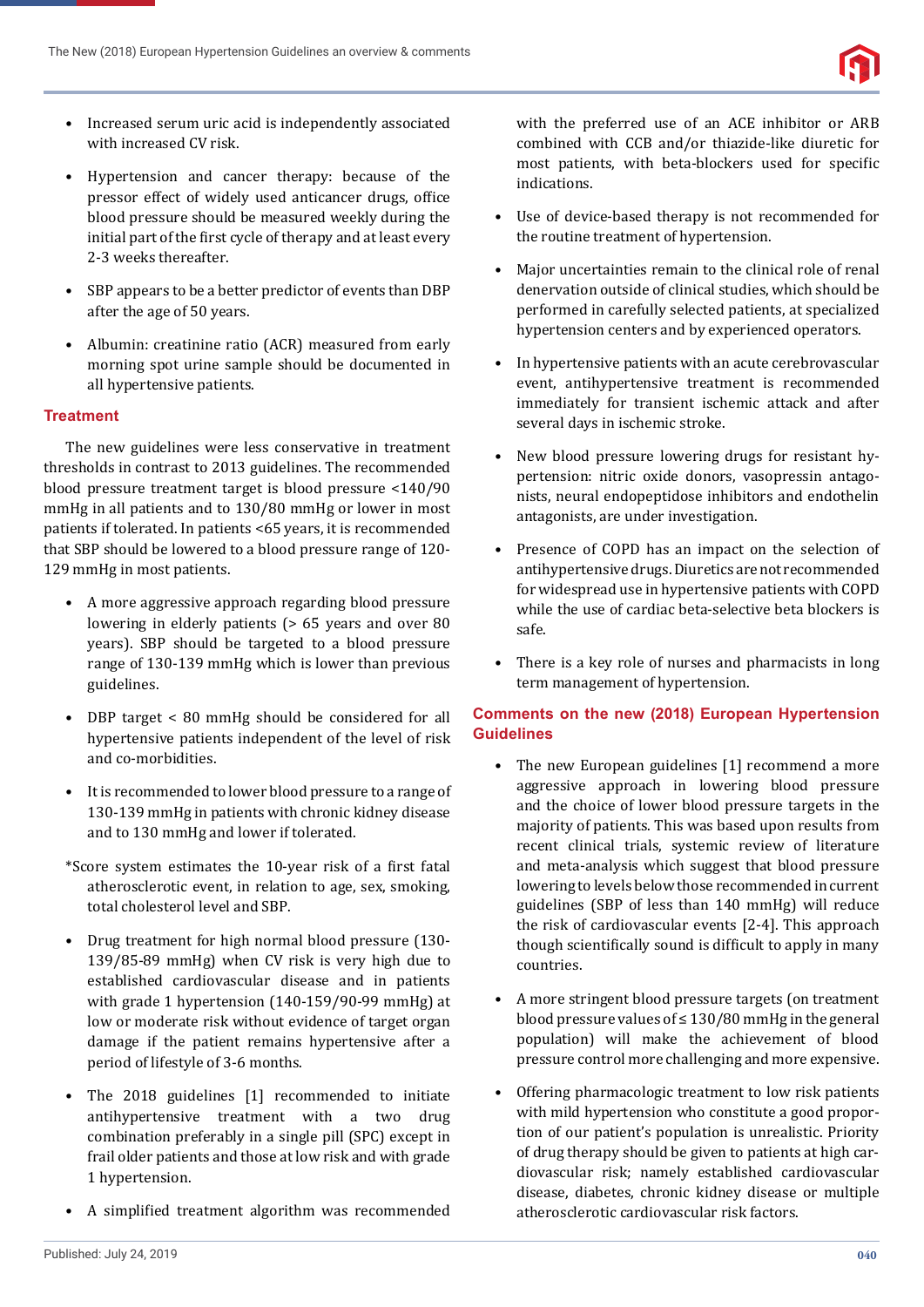- Drug treatment based on blood pressure alone is likely to have little individual effect in low risk patients with mild hypertension. Levels at which SBP is related to increased mortality vary with age and sex.
- No outcome trial has ever tested or proven the benefits of drug treatment in younger patients (18-59 years old) or mild hypertension (BP < 160/100 mmHg) with a low estimated 10-year ASCVD risk. A substantial proportion of the population with SBP  $\geq 140$  mmHg is at no increased risk.
- The feasibility and risk benefit ratio of decades of drug treatment in young lower-risk people is not known. Adverse events (e.g. hypotension, syncope, azotemia, electrolyte disorders, allergy) may be more than reduction in atherosclerotic cardiovascular disease events.
- A recent review by Sundstorm J, et al. [5] showed that antihypertensive therapy in patients with mild hypertension and no previous history of CV disease, does appear to reduce the risk of overall death, CV death and stroke, but not cardiovascular events, coronary events and heart failure.
- In young (18-55 years old)and low risk patients (< 5-7.5%/10 years) with a blood pressure < 160/100 mmHg a trial of a period of lifestyle therapy (3-12 months) prior to starting medications may be a wise policy.
- Initiating treatment with combination therapy (single pill combination) for all patients may be a good policy, but what about patients who may respond to single drug i.e. why give two drugs if one drug can do the job? This recommendation is almost unique for the European guidelines. Other international guidelines recommend to initiate drug therapy for stage 1 hypertension when indicated by one of the four or five standard groups or a single pill combination.
- Guidelines made no reference to the possible role of sugar intake, excessive air and noise pollution as emerging risk factors for hypertension which might need interventions.
- These guidelines are not practical for developing countries [6]. Simply we cannot afford to treat everyone with a blood pressure  $\geq 140/90$  mmHg, taking into consideration the indiscriminate diagnosis of hypertension based on a single blood pressure reading or single rapid office visit and without taking the necessary precautions to obtain accurate measurements in a busy outpatient clinic where half the patients might have white-coat hypertension.
- Several studies have shown that routine manual blood pressure reading (SBP/DBP) are on average 9/6 mmHg

higher compared with the corresponding research quality manual blood pressure measurements.

- National or regional hypertension guidelines are needed when the European guidelines are not practical and difficult to follow. We have to realize that there are variations in lifestyle, ethnic variations in response to drug therapies and equally important are resource availability. What is reasonable to recommend in wealthy country will be impossible in many poor resource environments.
- I personally find the Canadian Hypertension Guidelines (CHEP) [7,8], which are updated every year more suitable for our patients and should be considered as an important reference when we plan to update our recent Egyptian guidelines [9].
- The CHEP guidelines take a more conservative approach regarding diagnosis and treatment of hypertension, e.g. if systolic blood pressure is ranging 140-160 mmHg and diastolic blood pressure is 90-100 mmHg you have to repeat office measurements on 4 to 5 separate occasions or use home or ambulatory blood pressure monitoring before diagnosis is made. At office visit 4 or 5 average blood pressure across all visits ≥ 140/90 mmHg. Antihypertensive therapy should be prescribed for average diastolic blood pressure measurements ≥ 100 mmHg or average systolic blood pressure ≥ 160 mmHg in patients without target organ damage (TOD) or other cardiovascular risk factors, and should be strongly considered for average diastolic blood pressure readings  $\geq 90$  mmHg or for average systolic blood pressure  $\geq 140$  mmHg in presence of TOD or other cardiovascular risk factors.
- Initial therapy should be either monotherapy or single pill combination. Additional antihypertensive therapy if target blood pressure levels are not achieved with standard dose monotherapy.

The following points need to be clarified:

- All drug classes are similar in their ability to reduce the risks of cardiovascular events, even in the elderly or diabetics?
- Cardiovascular protection depends on blood pressure lowering per se, regardless of how it is achieved.
- ARBs may not reduce the risk of MI.
- Role of diuretic / B-blocker combinations in reducing the risks of stroke and MI in the elderly.
- Metabolic disturbances associated with diuretic/bblocker combinations can be avoided by the use of potassium sparing diuretic therapy combined with highly B-1 selective beta blockade.